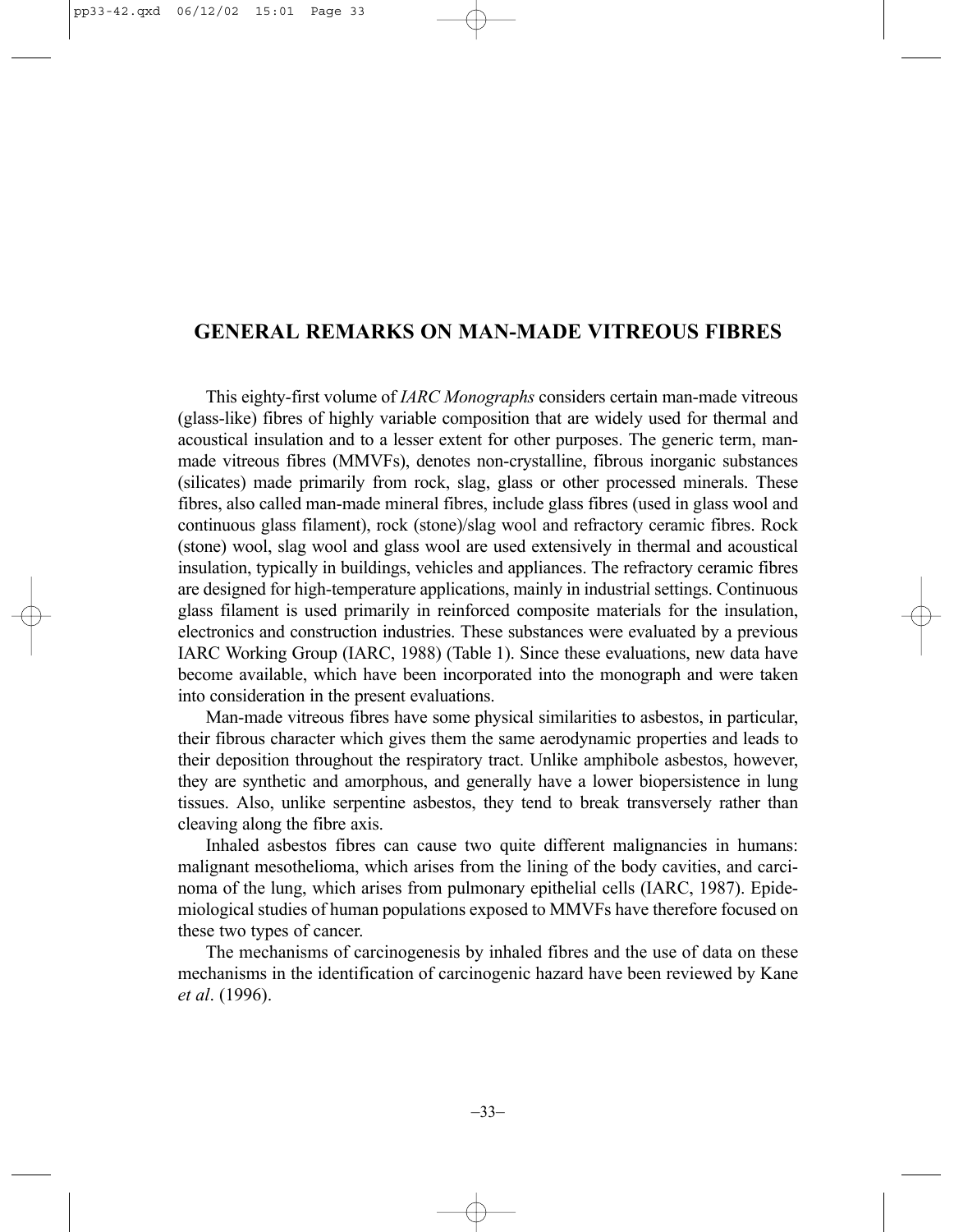| Agent <sup>b</sup>                                                       | Evidence for<br>carcinogenicity |        | Overall evaluation<br>of carcinogenicity<br>to humans |
|--------------------------------------------------------------------------|---------------------------------|--------|-------------------------------------------------------|
|                                                                          | Human                           | Animal |                                                       |
| Glasswool<br>Glass filaments<br>Rockwool \<br>Slagwool<br>Ceramic fibres | I (no data)                     | S<br>S | 2B<br>3<br>2B<br>2B<br>2B                             |

## **Table 1. Previous evaluations<sup>a</sup> of agents (names as used in Volume 43) considered in this volume**

S, sufficient evidence; L, limited evidence; I, inadequate evidence; Group 2B, possibly carcinogenic to humans; Group 3, cannot be evaluated as to its carcinogenicity to humans <sup>a</sup> *IARC Monographs* Volume 43 (IARC, 1988)

 $<sup>b</sup>$  See section 1.1.1(*a*).</sup>

### **1. Composition, production and use**

The compositions of individual MMVF products were historically driven by production technology, the availability of raw materials and, more importantly, the intended use and the temperature ranges over which the products were designed to operate. During the period 1940–1980, changes in product formulation were introduced as production methods were improved or alternative raw materials became available. Most of these changes represented minor modifications to basic product formulations, but more significant changes took place in the early 1990s. In recognition of concerns over the possible adverse health effects of the fibres released from MMVF products and in response to governmental regulations, some manufacturers altered the chemical compositions of their products to enhance their solubility in biological systems. Other manufacturers developed completely new products (e.g. alkaline earth silicate wools and high-alumina, low-silica wools) to achieve the same effect. These products have become commercially available so recently that no relevant epidemiological data have yet been published.

A large experimental database is available on many fibre compositions, although inevitably the number of epidemiological studies on fibres is limited. For new fibres with compositions that differ considerably from those of the older fibre types, studies of toxicity and determinations of biopersistence are required for evaluations of possible inhalation hazards.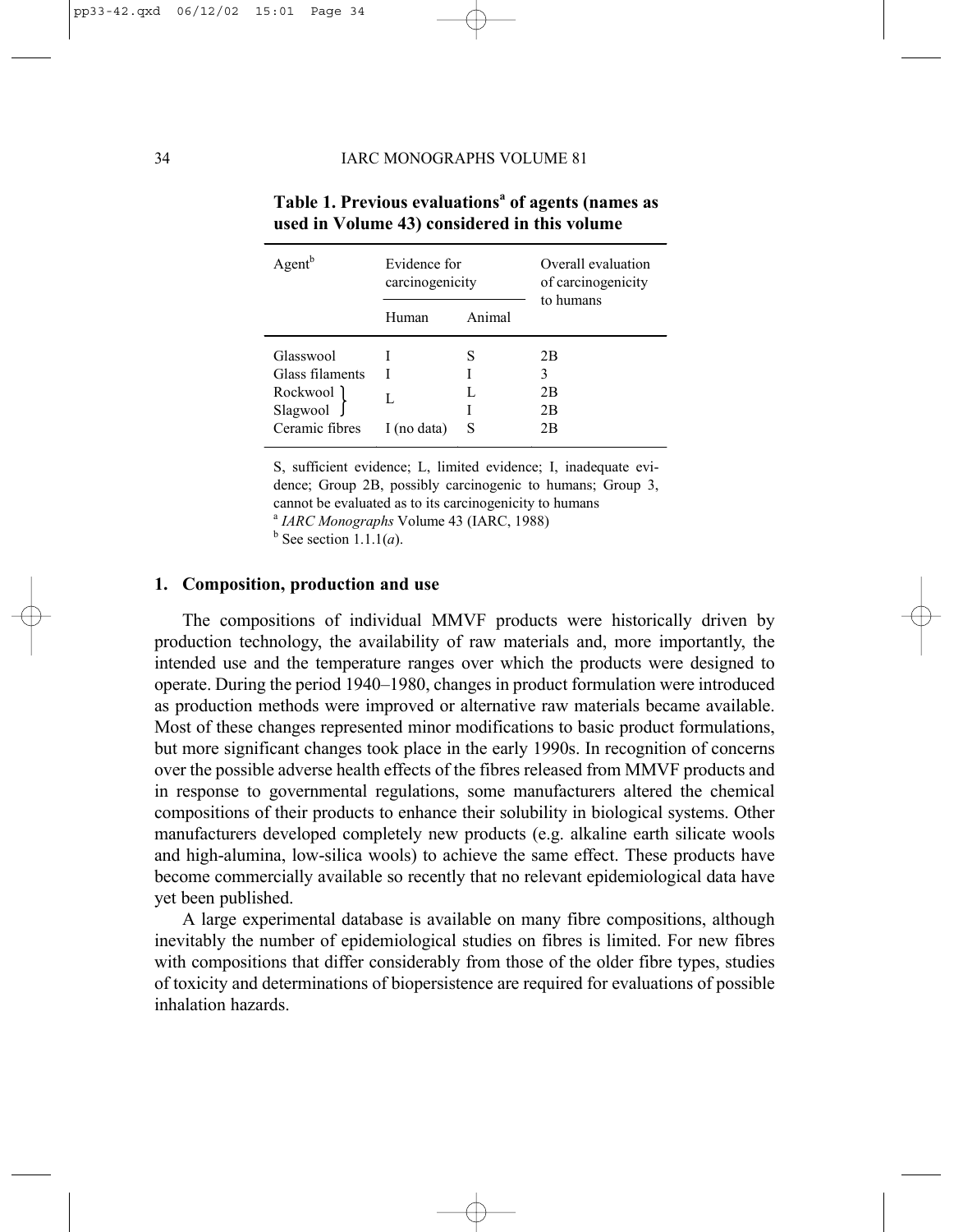#### **2. Toxicity**

The end-points used in short-term toxicity studies range from inflammation in experimental animals *in vivo* to cytotoxicity and cell activation *in vitro*. In-vitro assays vary in duration from hours to a few days at most. During long-term residence in the lung, some non-biopersistent fibres undergo changes that act to dissolve, shorten or otherwise decrease the biological activity of the long fibres. This decrease in biological activity would not be detected in short-term assays and it would be difficult to extrapolate these assays to predict long-term effects.

### **3. Chronic inflammation, fibrosis and cancer**

Chronic inflammation and increased turnover of epithelial cells are features of human cancers that are associated with chronic infections in the liver, gastric mucosa and colon (IARC, 1999). Chronic or persistent inflammation, especially in the lung, is frequently accompanied by progressive fibrosis in humans with idiopathic pulmonary fibrosis (reviewed by Samet, 2000); a sevenfold increase in incidence of lung cancer was reported in a recent cohort study of a population with idiopathic pulmonary fibrosis, although confounding by cigarette smoking could not be ruled out (Hubbard *et al.*, 1999).

In chronic inhalation assays of particulate materials in rodents, chronic inflammation and fibrosis almost always precede the development of lung cancer (Davis  $\&$ Cowie, 1990). Chronic inflammation may contribute to the initiation, promotion and progression of tumours by several mechanisms. Firstly, inflammatory cells release reactive oxygen and nitrogen species that may lead to DNA damage in adjacent parenchymal cells. Secondly, inflammatory cells may release mediators such as cytokines, growth factors and proteases that may alter proliferation, differentiation and migration of preneoplastic cells (reviewed by Coussens & Werb, 2001). Activated fibroblasts may play a role in tumour progression by increasing turnover of the extracellular matrix which may also alter the adhesion, differentiation, proliferation and motility of epithelial cells. Active fibrosis is often accompanied by angiogenesis that may provide a favourable local environment for growth and invasion of developing tumours (reviewed by Tlsty, 2001). Although the experimental evidence for these processes in the pathogenesis of human lung cancer is currently limited, these proposed mechanistic links between chronic inflammation, fibrosis and cancer provide a plausible biological mechanism for lung carcinogenesis by fibres.

### **4. Studies of cancer in humans**

Since the publication of the previous *IARC Monographs* on MMVFs (IARC, 1988), there have been substantial improvements in the quality of the epidemiological information available for the evaluation of the carcinogenicity of glass fibres,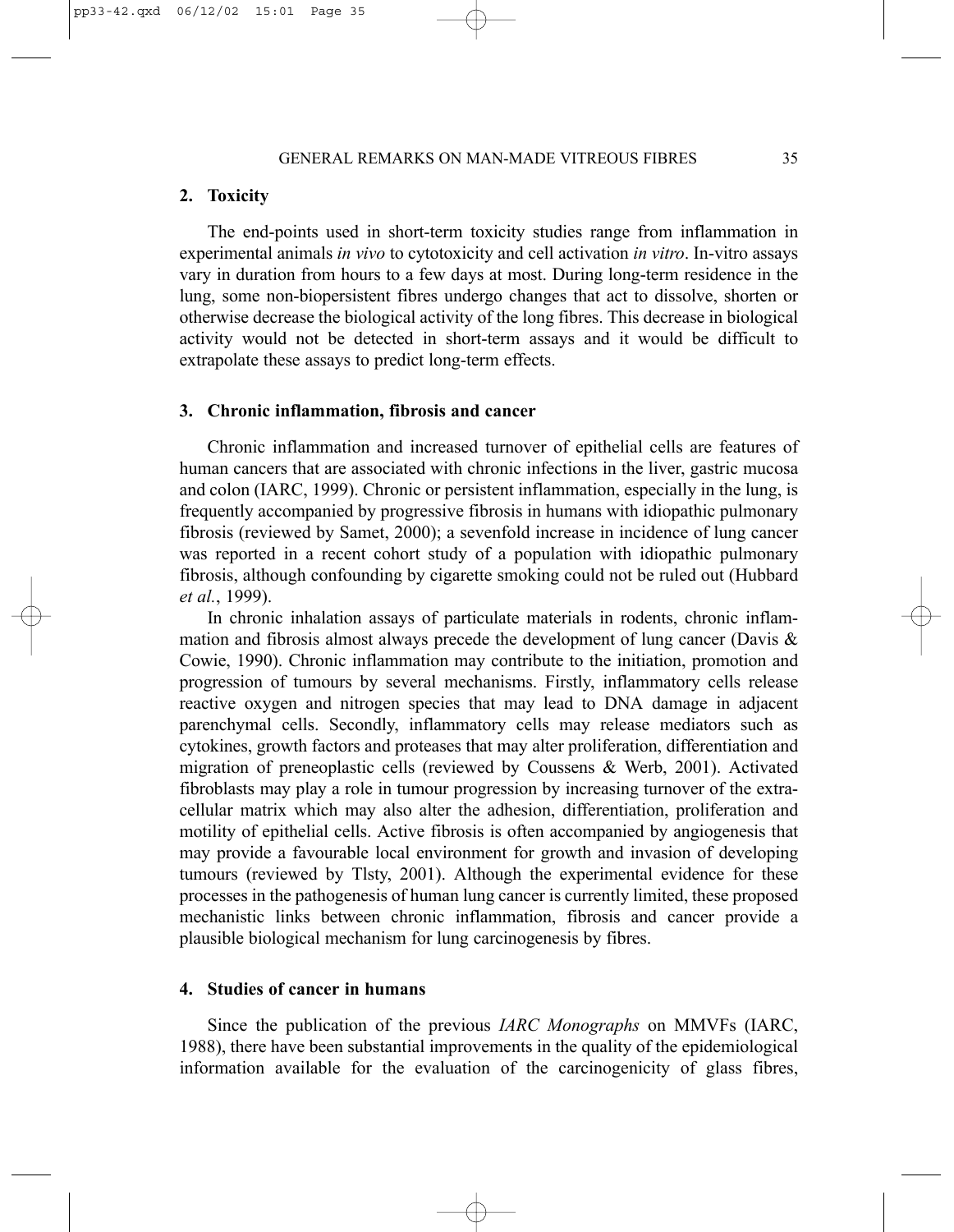continuous glass filament and rock (stone)/slag wool. The new investigations have addressed the limitations of the earlier cohort studies of workers exposed to MMVFs from the United States of America and Europe, particularly concerning the lack of adjustments in these studies of lung cancer risk to take into account concomitant risk factors such as smoking and other sources of occupational exposure.

These studies, like all epidemiological investigations, have limitations that must be borne in mind when interpreting their results. Although the methods of exposure assessment used in these studies are far better than in most, there is still the potential for exposure misclassification. Most notably these studies were not able to examine fully the risks to workers who were exposed to the more durable fibres, which appear to be more hazardous based on toxicological studies. Information on smoking and on the other potential confounders that were adjusted for in these studies was also subject to measurement error, which may have influenced the validity of the adjustments made. Underascertainment and misclassification of mesothelioma were possible in these studies, since they relied primarily upon information from death certificates. Finally, although these studies were very large by epidemiological standards, their sensitivity may have been limited by the low concentrations of fibres to which a large proportion of the study population was exposed.

There is some concern that workers in industries that use or remove products containing MMVFs (e.g. construction workers), may have experienced higher, but perhaps more intermittent exposure. The data available to evaluate risks for cancer from exposure to MMVFs in these workers are very limited.

The results of studies on mortality among workers in the refractory ceramic fibre industry have also been published since the last IARC Monograph. However, the epidemiological data for refractory ceramic fibres are still very limited. Radiographic evidence indicating pleural plaques has been reported for refractory ceramic fibres workers. Although the prognostic significance of pleural plaques is unclear, such plaques are common in workers exposed to asbestos.

### **5. Studies of cancer in experimental animals**

The carcinogenicity of fibres in experimental animals has been studied using very different routes of administration, i.e. inhalation, intratracheal instillation or intracavitary injection. There is no general agreement on which of these routes of administration best predicts human cancer risk, but it is known that intraperitoneal injection allows high doses of fibres to reach the target organ.

Muhle and Pott (2000) analysed studies of asbestos inhalation and concluded that the rat inhalation model is not sufficiently sensitive to predict the cancer risk presented by fibre types other than asbestos for humans and proposed that the intraperitoneal injection test be used instead. In contrast, Maxim and McConnell (2001) reported that well-conducted inhalation studies of carcinogenicity are very sensitive and that rats may be more sensitive than humans in detecting the carcinogenic potential of MMVFs.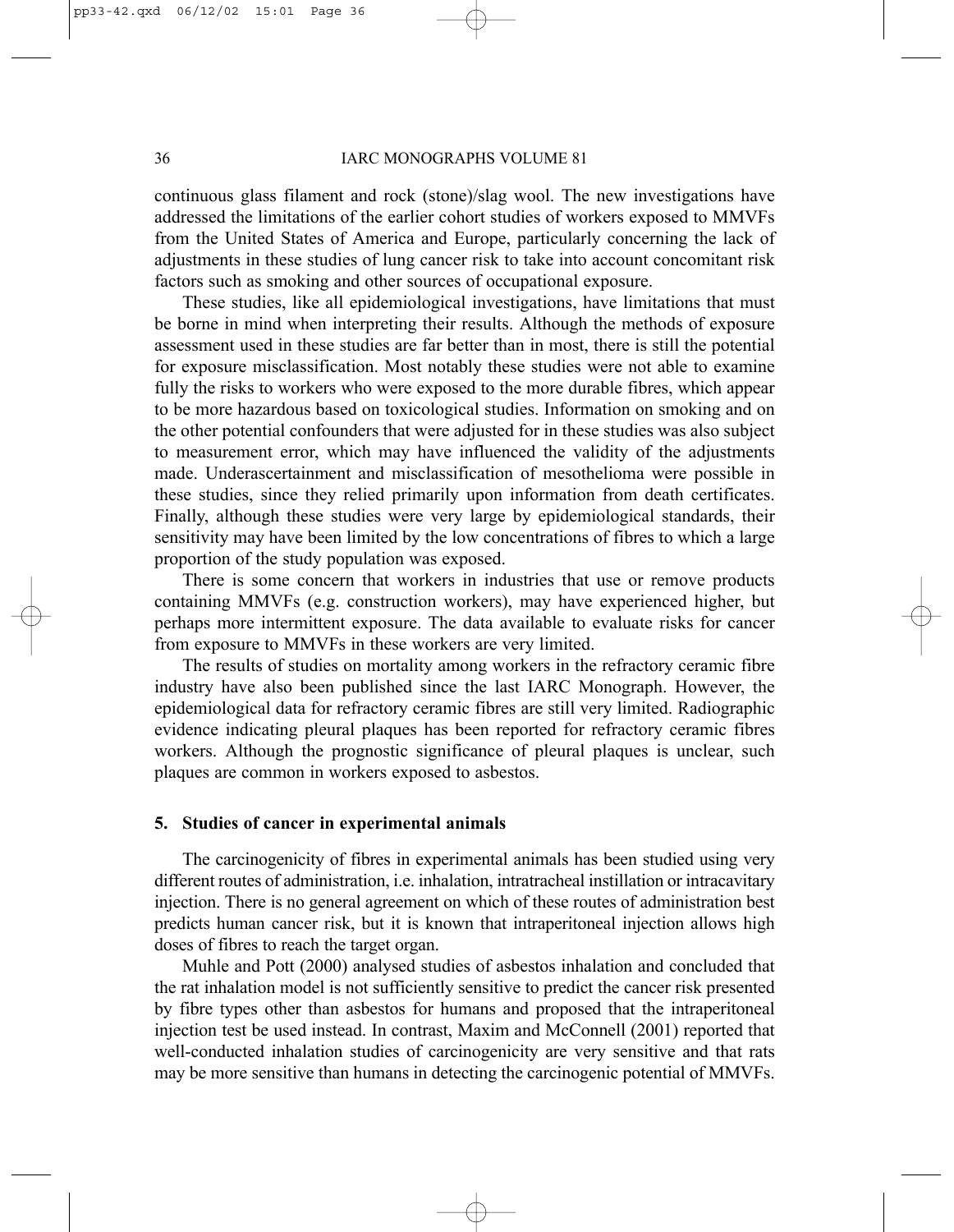In a recent statistical analysis of the available data from studies that used intraperitoneal injection, chronic inhalation and measures of biopersistence, Bernstein *et al*. (2001a, b) showed that the studies that used intraperitoneal injection provide a ranking comparable to that obtained in studies of carcinogenicity following chronic inhalation of fibres of similar biopersistence and length.

### **6. Administration to experimental animals by inhalation**

Before 1989, a number of inhalation studies on rodents had been conducted to evaluate the biological effects of the different types of MMVF. The results of many of these studies were negative for fibrosis and tumorigenesis even when relatively durable fibres were tested. For example, different results were obtained in two studies of refractory ceramic fibres — one study reported both fibrosis and tumorigenesis while the other reported neither fibrosis nor tumours in rats and mesothelioma in only 2% of hamsters. Many earlier studies did not appreciate the importance of fibre diameter in the respirability of fibres in the rat. In addition, fibres were often ground before administration; this procedure significantly shortened their length and often resulted in exposure of the test animals to primarily short fibres. Thus, it is not surprising that some inhalation studies of amphibole asbestos reported no tumours. The contradictory results of these studies led to a better understanding of the importance of respirability and length of fibres and to the development of new study designs (Hesterberg *et al*., 1993; Bernstein *et al*., 1995).

More recent inhalation studies in rodents have addressed the technological limitations of the earlier studies using test fibres prepared by new size-separation methods. Such fibres are respirable by rats and long enough to be biologically active, with nominal dimensions of  $1 \times 20$  µm. An aerosolization system has been designed to create uniform, high concentrations of airborne fibres without destroying the biologically important long–thin fibre geometry.

In the chronic inhalation studies of MMVFs reviewed in section 3, the Working Group has clearly noted those studies that they considered to be 'well-conducted longterm inhalation studies' which meet the criteria summarized above.

### **7. Administration to experimental animals by intraperitoneal injection**

The potential of asbestos fibres to produce mesothelioma was first demonstrated in animals by the implantation or injection of fibres into the pleural cavity of rats (Wagner, 1963; Wagner & Berry, 1969). Subsequently, Stanton and Wrench (1972) showed by implantation in the pleural cavity, and Pott and Friedrichs (1972) and Pott (1978) by injection into the peritoneal cavity, that fibre shape was important and that fibres can produce tumours if they are sufficiently long, thin and durable. Since then the intraperitoneal injection route has been used more often than pleural implantation due to its relative simplicity.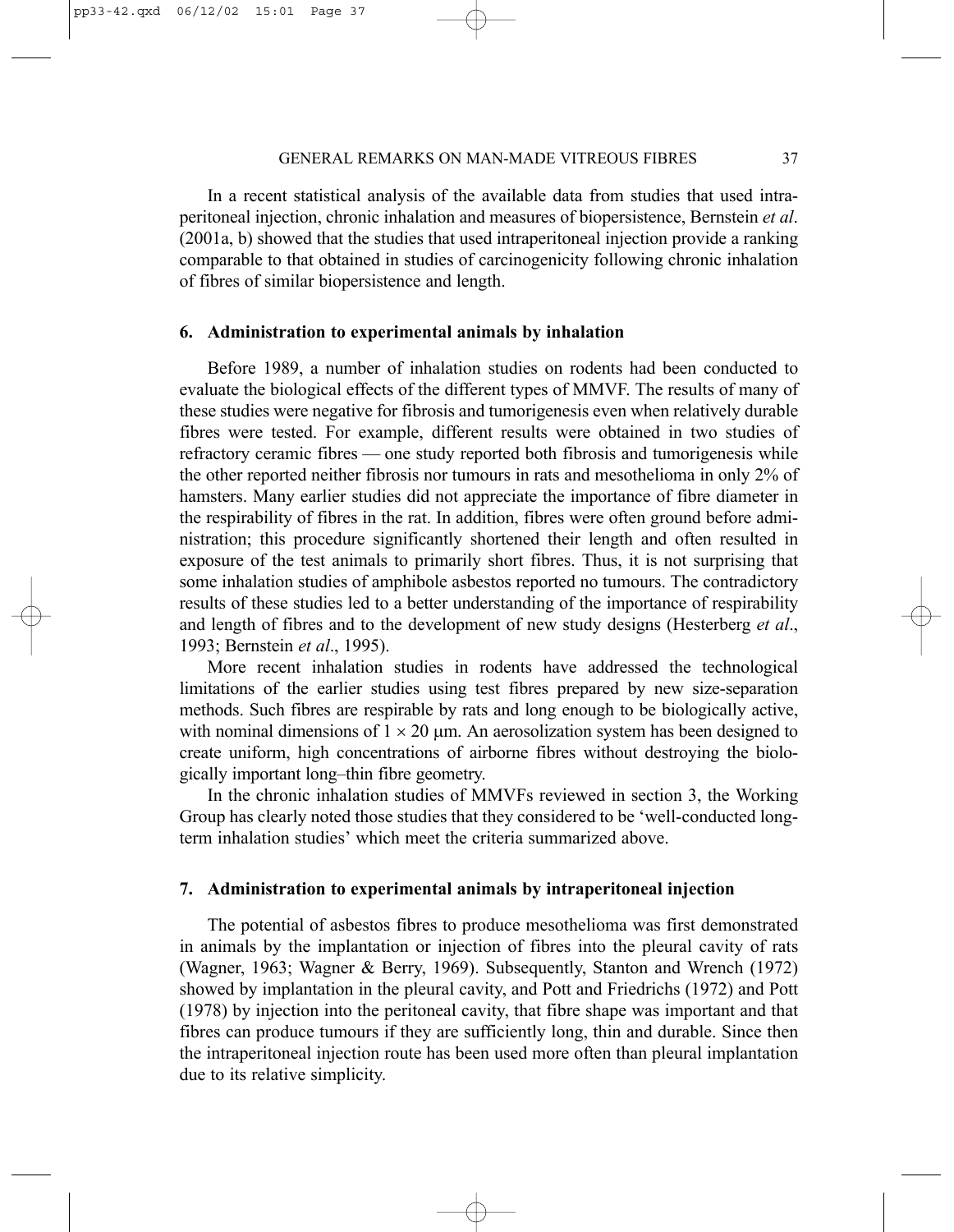The intraperitoneal test, in which fibres are injected directly into the intraperitoneal cavity, bypasses the natural route of exposure. Because the lung is bypassed, the natural mechanisms by which the lung removes, dissolves or breaks fibres, thereby reducing or eliminating potential exposure of the pleural cavity, do not operate. Therefore the intraperitoneal test has no physiologically imposed maximum dose to which the animals can be exposed. The intraperitoneal test can indicate whether a fibre should be classified as a carcinogen if a proper positive control is used.

### **8. References**

- Bernstein, D.M., Thevenaz, P., Fleissner, H., Anderson, R., Hesterberg, T.W. & Mast, R. (1995) Evaluation of the oncogenic potential of man-made vitreous fibres: The inhalation model. *Ann. occup. Hyg.*, **39**, 661–672
- Bernstein, D.M., Riego Sintes, J.M., Ersboell, B.K. & Kunert, J. (2001a) Biopersistence of synthetic mineral fibers as a predictor of chronic inhalation toxicity in rats. *Inhal. Toxicol.*, **13**, 823–849
- Bernstein, D.M., Riego Sintes, J.M., Ersboell, B.K. & Kunert, J. (2001b) Biopersistence of synthetic mineral fibers as a predictor of chronic intraperitoneal injection tumor response in rats. *Inhal. Toxicol.*, **13**, 851–875
- Coussens, L.M. & Werb, Z. (2001) Inflammatory cells and cancer: think different! *J. exp. Med.*, **6**, F23–F26
- Davis, J.M.G. & Cowie, H.A. (1990) The relationship between fibrosis and cancer in experimental animals exposed to asbestos and other fibers. *Environ. Health Perspect.*, **88**, 305–309
- Hesterberg, T.W., Miiller, W.C., McConnell, E.E., Chevalier, J., Hadley, J., Bernstein, D.M., Thevenaz, P. & Anderson, R. (1993) Chronic inhalation toxicity of size-separated glass fibers in Fischer 344 rats. *Fundam. appl. Toxicol.*, **20**, 464–476
- Hubbard, R., Venn, A., Lewis, S. & Britton, J. (1999) Lung cancer and cryptogenic fibrosing: A population based cohort study. *Am. J. respir. crit. Care Med.,* **161**, 5–8
- IARC (1987) *IARC Monographs on the Evaluation of Carcinogenic Risks to Humans*, Suppl. 7, *Overall Evaluations of Carcinogenicity: An Updating of IARC Monographs Volumes 1 to 42*, Lyon, IARC*Press*, pp. 106–116
- IARC (1988) *IARC Monographs on the Evaluation of Carcinogenic Risks to Humans*, Vol. 43, *Man-made Mineral Fibres and Radon*, Lyon, IARC*Press*, pp. 33–171
- IARC (1999) *IARC Monographs on the Evaluation of Carcinogenic Risks to Humans*, Vol. 74, *Surgical Implants and Other Foreign Bodies*, Lyon, IARC*Press*, pp. 313–322
- Kane, A.B., Boffetta, P., Saracci, R. & Wilbourn, J.D., eds (1996) *Mechanisms of Fibre Carcinogenesis* (IARC Scientific Publications No. 140), Lyon, IARC*Press*
- Maxim, L.D. & McConnell, E.E. (2001) Interspecies comparisons of the toxicity of asbestos and synthetic vitreous fibers: A weight-of-the-evidence approach. *Regul. Toxicol. Pharmacol.*, **33**, 1–24
- Muhle, H. & Pott, F. (2000) Asbestos as reference material for fibre-induced cancer. *Arch. occup. environ. Health*, **73**, 53–59
- Pott, F. (1978) Some aspects on the dosimetry of the carcinogenic potency of asbestos and other fibrous dusts. *Staub-Reinhalt. Luft*, **38**, 486–490